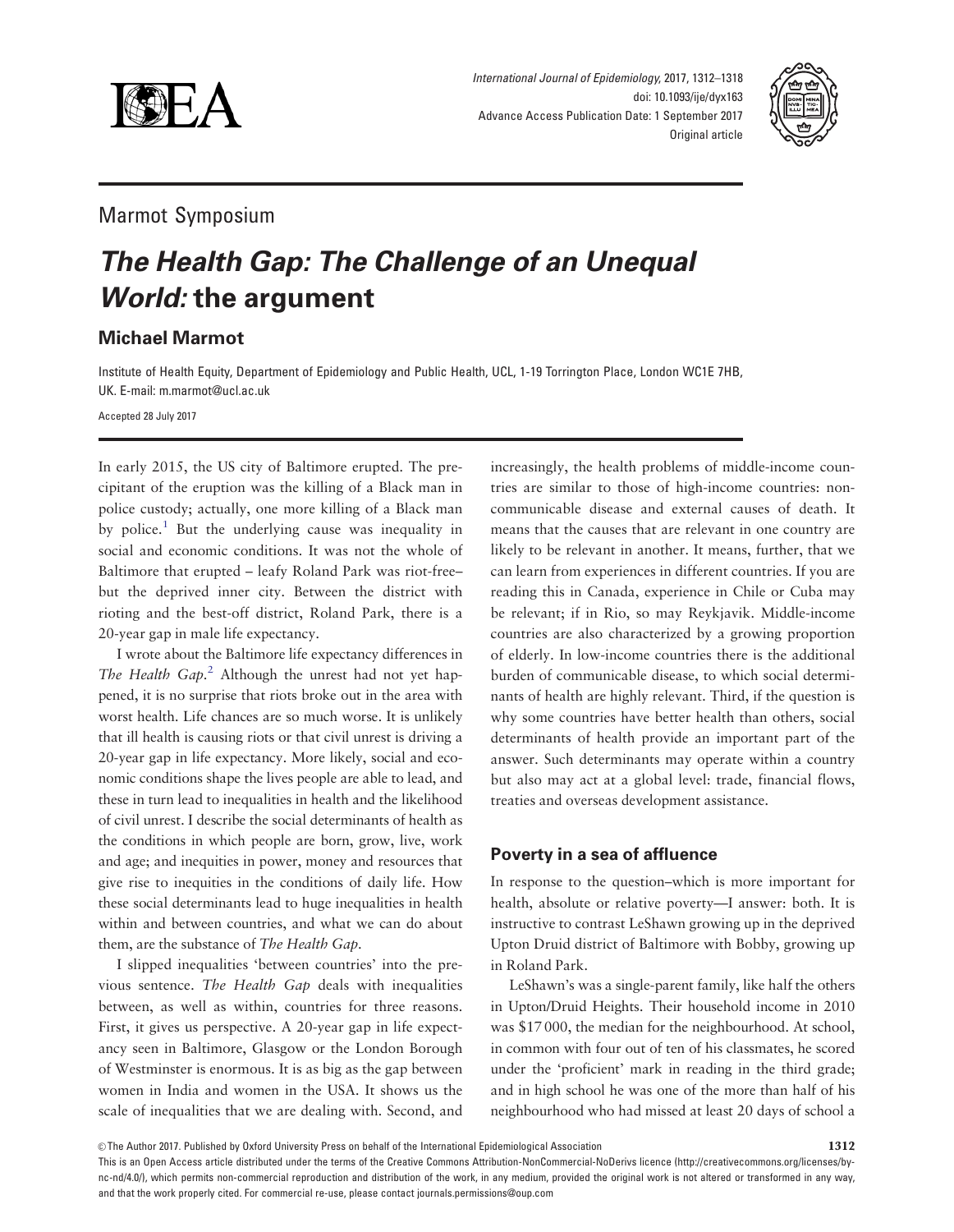year. LeShawn completed high school, but like 90% of his neighbourhood, he did not go on to college. Each year in Upton/Druid Heights, a third of youngsters aged 10 to 17 were arrested for some 'juvenile disorder'. A third every year means that there is little chance that LeShawn would get to the age of 17 without a criminal record, with everything that means for the future. In Upton/Druid, in the period 2005 to 2009, there were 100 non-fatal shootings for every 10 000 residents, and nearly 40 homicides.

The contrast with Bobby in Roland Park is stark. Bobby, and all but 7% of his neighbours, grew up in twoparent families, median income \$90 000. Bobby was one of the 97% of his neighbourhood to achieve 'proficient or advanced' in the third grade reading. He was not among the 8% who missed at least 20 days a year of high school, and he was one of the three-quarters who completed college. When it comes to juvenile arrests, there are no guarantees of immunity, but the figure for Roland Park is one in 50 each year, compared with the one in three in Upton/ Druid. Another stark contrast with Upton/Druid: there were no non-fatal shootings in 2005–09, and four homicides per 10 000 – one-10th of the Upton/Druid rate.

Writing from England, I cannot help but comment that had guns not been freely available, there would have been far fewer non-fatal shootings and homicides in either area. Deprivation leads to crime, but without ready access to guns, at least your violent behaviour toward your neighbours does not end up with someone getting shot.

I have ignored the fact that the population of Upton/ Druid is almost exclusively Black and that of Roland Park nearly uniformly White. The determinants of health, and crime are not Blackness or Whiteness, but accumulation of disadvantage through the life course. The perspective of the 'causes of the causes' recognizes that advantage and disadvantage are, in the USA, closely linked with race, largely because of widespread and institutional discrimination.

These case histories help with the question of absolute versus relative poverty if we put another contrast into the mix: India. Average income per person in India at the time I was writing about Baltimore was \$3 300 adjusting for purchasing power. Yet male life expectancy in India is nearly 2 years longer than in Upton Druid. The poor of Baltimore are fantastically rich compared with the average Indian but have worse health. The poor of Baltimore are deprived relative to the standards prevailing in Baltimore. This might sound as though I am coming down on the side of relative rather than absolute poverty, except that lack of money really matters to LeShawn's mother. Lack of money influences diet, shelter, neighbourhood, the kind of care she is able to give to LeShawn, the stress she and he are under.

My resolution of apparently having it both ways comes from following Amartya Sen.<sup>[3](#page-6-0)</sup> Relative inequality with

respect to income translates into absolute inequality with respect to capabilities. It is not so much what you have but what you can do with what you have. Being relatively lowincome in a society where good child services are available to all, quality of schools is not dependent on the wealth of the neighbourhood, medical care is free at the point of use, public transport is available and subsidized, affordable housing is available in mixed neighbourhoods–think Norway–will be very different from being relatively lowincome in a society that lacks these–think Upton Druid.

Sen speaks of having the freedom to lead a life one has reason to value. I use the term empowerment. LeShawn is disempowered in ways that matter to his health: not just relatively to Bobby, but absolutely. A disrupted childhood and living in poverty will have adverse impact on early child development. Consequent poor school performance reduces life chances in occupation, income and living conditions. A social environment that is discriminatory and fosters crime will do little for social integration. Given all of this, healthy lifestyle choices are low priority.

#### Not just rich and poor

The discussion of absolute and relative poverty is highly relevant to the social gradient in health. In the Whitehall studies of British Civil Servants, with men and women classified by grade of employment, the higher the status the better the health and the longer the life expectancy. Other studies, particularly in the USA, show a gradient by years of education–more years of education, better health. Figure 1 in The Health Gap comes from the Marmot Review<sup>[4](#page-6-0)</sup> of health inequalities in England. It shows gradients in life expectancy and disability-free life expectancy according to degrees of deprivation of area of residence.

The gradient is important both for explanation and for policy. It is difficult to imagine that degrees of absolute deprivation account for the worse health and shorter life



Figure 1 Life expectancy and disability-free life expectancy (DFLE) at birth: England 1999–2003.

Source: The Marmot Review (ONS).[5](#page-6-0)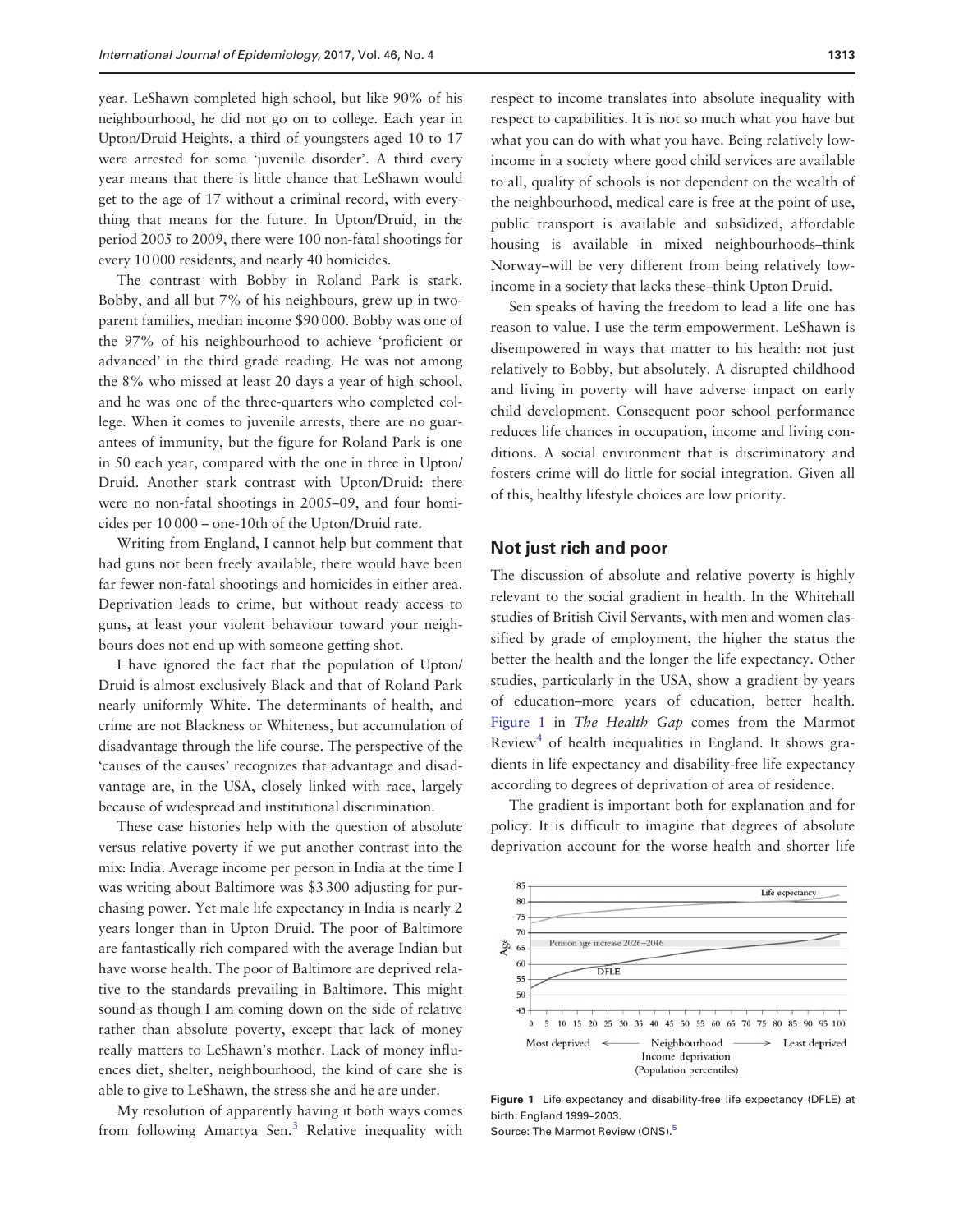expectancy of people near the top, compared with those at the very top. In Sweden, for example, people with PhDs had lower mortality than those with Masters degrees or with professional qualifications. Such differences cannot be attributed to degrees of absolute deprivation in any usual sense of that word. It may relate to how relative position translates into social and psychosocial conditions.

In other words, LeShawn in Baltimore is at the end of a spectrum of disadvantage, not on a different spectrum. The scientific challenge, then, is to understand why inequalities in health run from top to bottom of the social hierarchy, and how that understanding applies to inequalities in health between countries. The Health Gap brings together evidence across the life course from individuals, communities and whole societies as to how that plays out.

For policy, the gradient is equally profound. It engages all of us. Ill health of the poor can excite prejudice: the poor are the architects of their own misfortune; worrying about them only encourages fecklessness. If of a different political persuasion, we might think that it is wrong that we organize affairs such that the poor suffer ill health, but at least we are not so affected. The gradient gives the lie to both of these. In England, people in the 'middle' of the social hierarchy will, on average, have 7 fewer years of healthy life than if they were at the top.

Driving home this point, in the USA the average is not healthy. The probability that a 15-year-old boy will die before his 60th birthday ranks higher than in 49 other countries. That this should be a matter of public concern was emphasized by the recent paper by Case and Deaton,<sup>6</sup> which showed a rise in mortality rates among US Whites (non-Hispanic) aged 45–54. The fewer the years of education, the steeper the rise, thus making the social gradient steeper. Much as we are all concerned about diet and other behaviours, this was not a lifestyle issue. The causes of the rise in mortality of these 45–54 year olds were poisonings due to drugs and alcohol, suicide and chronic liver disease– presumably linked to alcohol. I describe this as disempowerment on a grand scale. Certainly it is neither an issue of lifestyle nor of medical care. The gradient involves all of us.

### There's much we can do–but we have to want to

### Equity from the start–early child development and education

Inequalities in social and economic conditions through the life course are responsible for many inequalities in health. When we look at early child development, for example, we see a social gradient. I draw the parallel with Aldous Huxley's Brave New World, in which there were five castes. The Alphas and Betas were allowed to develop normally. The Gammas, Deltas and Epsilons were treated with chemicals to arrest their development intellectually and physically. The result: a neatly stratified society with intellectual function, and physical development, correlated with caste.

Should we, as in Huxley's dystopia, tolerate a state of affairs that stratifies people, then makes it harder for the lower orders, but helps the higher orders, to reach their full potential? Were we to find a chemical in the water, or in food, that was damaging children's growth and their brains worldwide, and thus their intellectual development and control of emotions, we would clamour for immediate action. Remove the chemical and allow all our children to flourish, not only the Alphas and Betas.

Yet, unwittingly perhaps, we do tolerate such a state of affairs. The pollutant is poverty or, more generally, lower rank in the social hierarchy, and it limits children's intellectual and social development. The social gradient in readiness for school, as with attitudes to poverty and health, is a political litmus test. People on the right tend to blame poor parenting. Those on the left say it is social disadvantage. I say they are both correct. Social and economic conditions influence parenting.

In fact, when we plot proportion of children aged 5 years who are classified as ready for school, against deprivation of a local authority in England, we see two patterns. First is the gradient: the more deprived the local authority, the smaller the proportion of children aged 5 years with a good level of development. Second, there is scatter around the line: for a given level of deprivation, some local authorities are doing better than others. These two patterns suggest two strategies for improving early child development: reduce poverty, and support parents and families.

[Figure 2](#page-3-0) (Figure 4.4 from The Health Gap) shows what is possible in reducing child poverty. Romania, the USA and Latvia have similar levels of child poverty before and after taxes and transfers. The Nordic countries, The Netherlands and Slovenia are among countries that use the tax and benefit system to achieve low levels of child poverty. Other things equal, low levels of child poverty will be associated with better early child development–measures on which the Nordic countries and The Netherlands do well.

The complementary approach is to create high quality services to support families. In the Nordic countries, with state-subsidized child care, the people who work in these services are highly trained professionals. There have also been several interventions for early childhood that have been evaluated and do indeed improve the quality of early child development. High quality early child development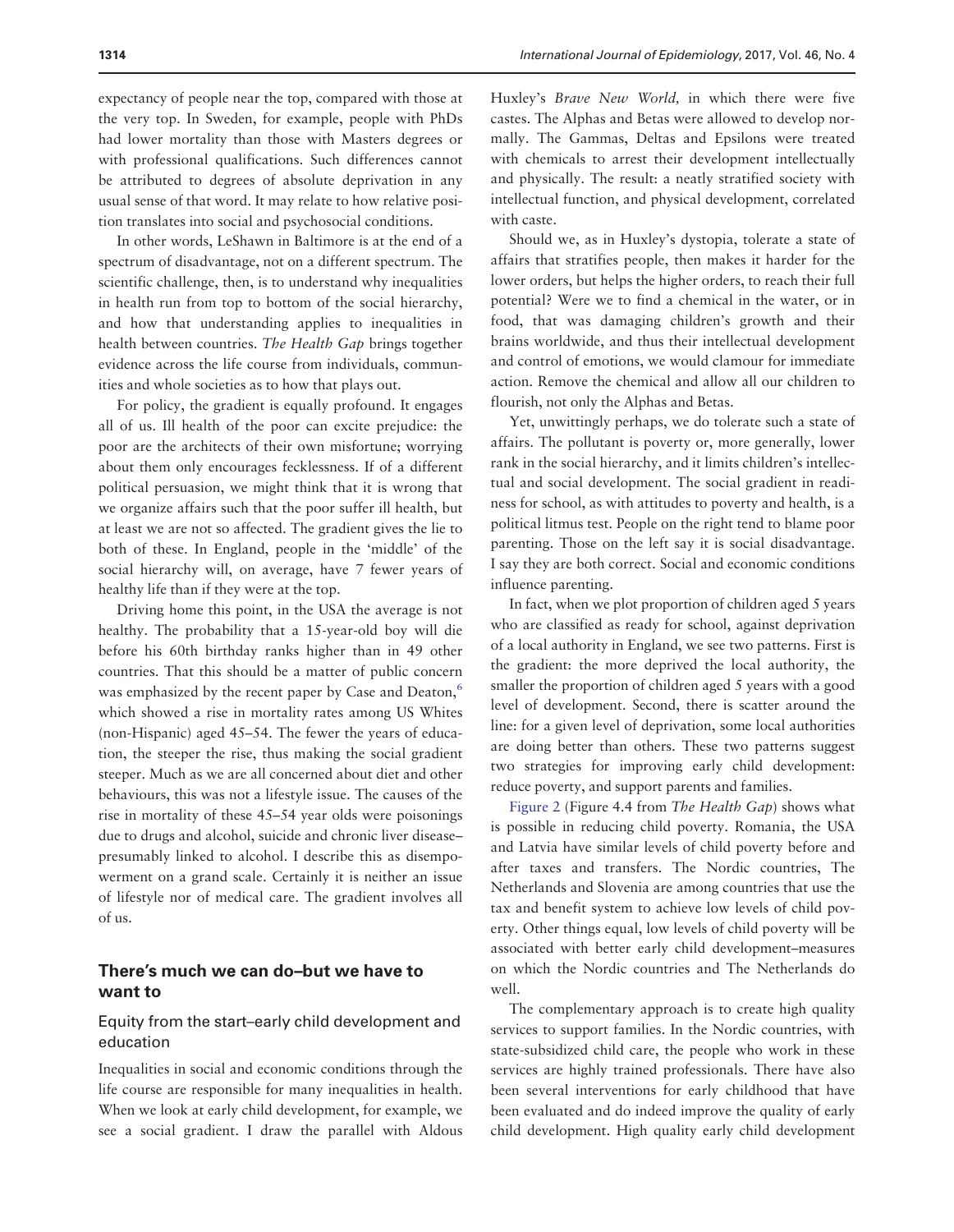<span id="page-3-0"></span>

 $\equiv$  before taxes and transfers  $\equiv$  after taxes and transfers

Figure 2 Child poverty rates before taxes and transfers (market income) and after taxes and transfers (disposable income). Source: Innocenti Research Centre.<sup>[7](#page-6-0)</sup>

sets the agenda for everything that follows: better educational performance, better job, higher income, better living conditions and, as a result, better health.

We see that countries that invest in pre-school have higher performance in schools, as assessed by scores on maths and literacy in the Programme on International Student Assessment (PISA). An example of how a life course approach to adult health may play out is provided by comparison of countries in Latin America. Cuba, Costa Rica and Chile have high proportions of children enrolled in pre-school and have high reading scores on standard tests at school. At the other end of the scale, Paraguay, the Dominican Republic and Colombia have low enrolment in pre-school and less good reading scores. I note that Cuba, Costa Rica and Chile have the highest life expectancy among these countries; Paraguay, Dominican Republic and

Colombia the lowest. Such comparison is hardly proof of causation, but it is consistent with a life course approach: better early child development, better educational performance, better health in adult life.

The discussion above focused on the lack of quality parenting and other positive impacts on children. There is another way to think about effects on children's development: the bad things that can happen. A study in San Diego California was called ACE, the Adverse Child Experiences Study[.8](#page-6-0) People were asked if, during their first 18 years of life, they had experienced any of three categories of childhood abuse: psychological–being frequently put down or sworn at, or in fear of physical harm; physical; and sexual–four questions about being forced into various acts. They were also asked about four categories of household dysfunction: someone they lived with a problem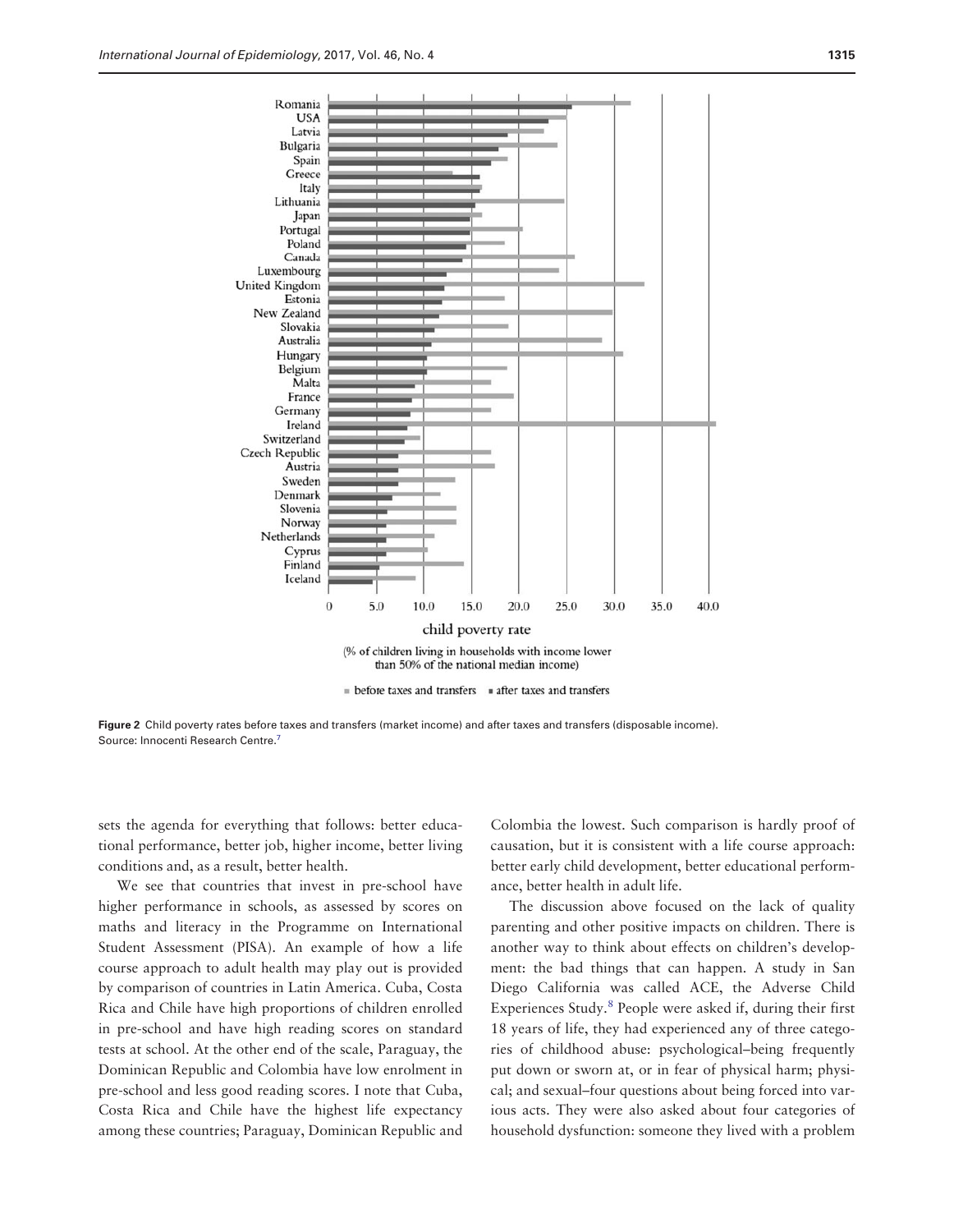drinker or user of street drugs; mental illness or attempted suicide of a household member; mother treated violently; criminal behaviour in the household.

People love to quote Nietzsche: that which does not kill us makes us stronger. It doesn't actually. It makes us more likely to get sick. Taking those who report no adverse experiences as the reference group, compared with them, the more different types of adverse experience a person had, the greater the risk of depression and attempted suicide. People who had four or more different types of adverse childhood experience had nearly five times the risk of having spent 2 or more weeks in depressed mood the previous year, and 12 times the risk of having attempted suicide.

In general, the more types of adverse childhood experience, the more likely people were to describe themselves as alcoholic, to have injected drugs, to have had 50 or more sexual partners. Further, the more adverse experiences, the higher the risks of diabetes, chronic obstructive pulmonary disease (bronchitis or emphysema), stroke and heart disease.

The ACE study was not a one-off. A review of 124 studies confirmed that child physical abuse, emotional abuse and neglect (they did not study sexual abuse) are linked to adult mental disorders, suicide attempts, drug use, sexually transmitted infections and risky sexual behaviour.<sup>[9](#page-6-0)</sup> One haunting finding from the UK: half the adult perpetrators of domestic violence had been abused as children. Even more chilling: half the victims had been abused as children.[10](#page-6-0) Adverse child experiences have a long reach and they are more frequent lower down the social spectrum, thus contributing to the social gradient in adult mental and physical health.

#### Education and health – the slope varies

All societies have social and economic inequalities. If health were inevitably linked with position on the social hierarchy, then health inequalities would be inevitable. Probably they are, but the magnitude of the relation, the slope of the gradient, varies. This is shown by a comparison of European countries in the [Figure 3](#page-5-0) (Figure 5.4 from The Health Gap).

In Estonia, for example, average life expectancy for men at age 25 is only 45 more years, 10 years fewer than Sweden. Within Estonia, 25-year-old men with the lowest level of education have life expectancy 17 years fewer than for men with the highest level of education–sixty-one compared with 78. In Sweden, the average is higher and the gap in life expectancy between the least and most educated is about 4 years–not 17 as in Estonia. As we see in other data, the differences are smaller for women than for men.

In general, all the countries with the largest inequalities in life expectancy are in central and eastern Europe. They are the poorer countries of the region, with lowest national income, and they also tend to be those with the lowest average life expectancy. But we see something else–another gift for those who think that our health is mainly determined by the choices we make. If you are going to have the lowest level of education, you would be well advised to have it in Sweden, Italy or Norway, rather than in Estonia, Hungary or Bulgaria. Putting it the other way: if you have the lowest level of education, it really matters which country you live in. For those with the highest level of education, it matters far less. I call this 'choice'. It is a grim mockery of choice. People have no control over where they are born, and only some control over how much education they get.

Another way of looking at the graph is that the differences in life expectancy between countries are much smaller for people with university education and much bigger for those with only primary education.

I have emphasized the life course. It is likely that education is an important predictor of adult mortality for two types of reason. First, education itself fosters life skills that will be important in different contexts. Second, education is correlated with other things in adult life that are related to better health: job, income, place of residence, esteem and relative freedom from stress. This second is the likely explanation for the narrower gap in Sweden and Norway compared with Estonia and Hungary. Being poor in Norway is associated with a good deal less deprivation than being poor in Estonia.

#### Working and older age

As the preceding paragraph makes clear, it is not all over when children leave school. Early life and education do indeed set people on a trajectory. But what happens during working age and at later life make important contributions to health inequalities. In The Health Gap, I place emphasis on employment and working conditions, income and services. Here, I want to take up the question of income.

Wilkinson and Pickett in The Spirit Level argue that income inequality damages the health of everyone–the gini coefficient is correlated with average health of a country[.12](#page-6-0) I find the data in [Figure 3](#page-5-0) to be a more general pattern: the lower the position in the hierarchy, the more health is damaged by living in a country with poor average health. The fact that the poor suffer more does not let income inequality off the hook. Inequalities of income may have profound effects on health in at least three ways. Consider: what do the 48 million people of Tanzania, the 7 million people of Paraguay, the 2 million people of Latvia and the 25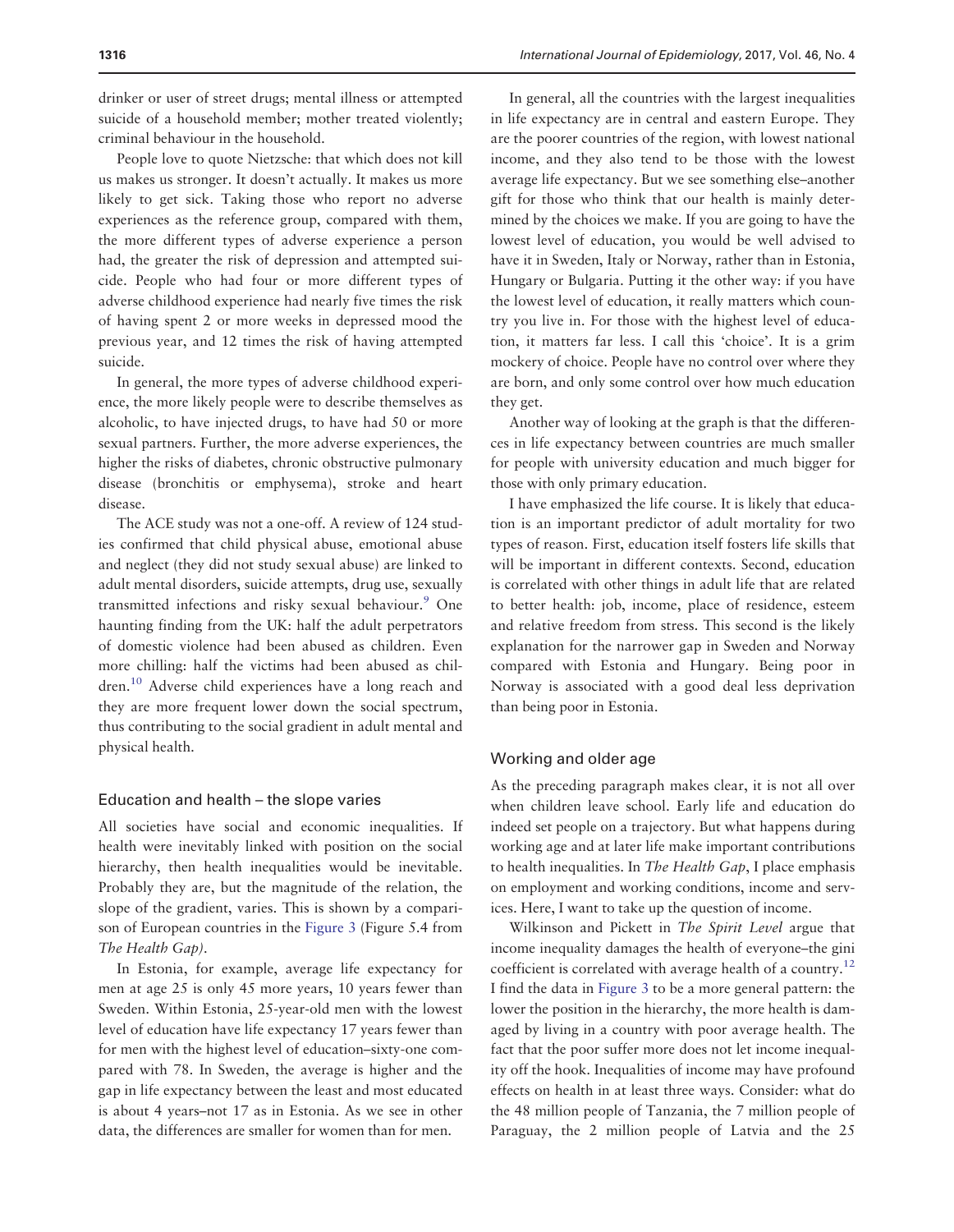<span id="page-5-0"></span>

Figure 3 Life expectancy at age 25 in European countries by education level ISCED, International Social Classification of Education, where 0-2 = none to lower education;  $5-6$  = tertiary and advanced research. Source: Eurostat.<sup>[11](#page-6-0)</sup>

top-earning US hedge-fund managers (combined) have in common? They all have annual income of 21–28 billion dollars.

The first way that massive inequalities of income and wealth can lead to health inequalities is that if the rich have so much, there is less available for everyone else. I do not imagine that anyone has in mind asking the 25 topearning hedge-fund managers to donate a year's earnings to Tanzania, but if they did they would hardly notice, as they would collect their \$24 billion the next year–and it would double Tanzania's national income. This could potentially improve the health of Tanzanians in two ways: make individuals a bit richer and improve the public realm. Such money could pay for sewage plants and toilets, provide clean running water and clean cooking stoves, even fund a few schoolteachers' salaries.

Within countries, too, if some people have 'too much', others may have too little. If 'rewards' to hedge-fund managers, bankers and the top 1% mean that people living in the shadows of Wall Street or the City of London have too little for a healthy life, the system has gone awry. In the USA it has been estimated that almost all the income growth between 2010 and 2012, 95% of it, went to the top 1%. At the same time, 24% of the population were in poverty–taking an OECD (Organisation for Economic Co-operation and Development) definition of poverty as less than 60% of the median income, after taxes and transfers. By contrast, in Denmark and Norway with much lower levels of income inequality, 13% of the population are in poverty, using the same definition. Despite living in a rich country, some people simply do not have enough to lead a healthy life–we call that the Minimum Income for Healthy Living.

Second, if too much of the money is being sequestered at the top, local and central governments may have too little to spend on pre-school education, schools, improving

services and amenities for neighbourhoods–reproducing, two generations later, what in 1958 J. K. Galbraith called 'private affluence and public squalor'. Taxation is a good source of such money. To show that there is a great deal of money about, one-third of the \$24 billion income of the top 25 hedge-fund managers could fund something like 80000 New York schoolteachers.

Third, too much inequality of income and wealth damages social cohesion; increasingly the rich are separated from everyone else: separate neighbourhoods, schools, recreation, fitness centres, holidays. Lack of social cohesion is likely to damage health and increase crime. We used to hear that what was good for General Motors was good for America. Perhaps it was. It is a good deal harder to make the case that what is good for Private Equity Asset Strippers International, or Get Rich Quick Hedge Fund, or United Short Sellers, and the billionaires who lead them, is good for America.

#### Organization of hope

I wanted to call the book The Organisation of Misery, quoting Pablo Neruda and inviting colleagues to:

Rise up with me ... Against the organisation of misery.

The publisher said I could not give a book such a title. I proffered The Organisation of Hope. Better, said the publisher, but a bit obtuse. I compromised. I called the first chapter, The Organisation of Misery, and documented the dramatic inequalities in health within and between countries. I then bring together the evidence on what we can do through the life course to reduce avoidable inequalities in health–health inequities–starting with equity in early child